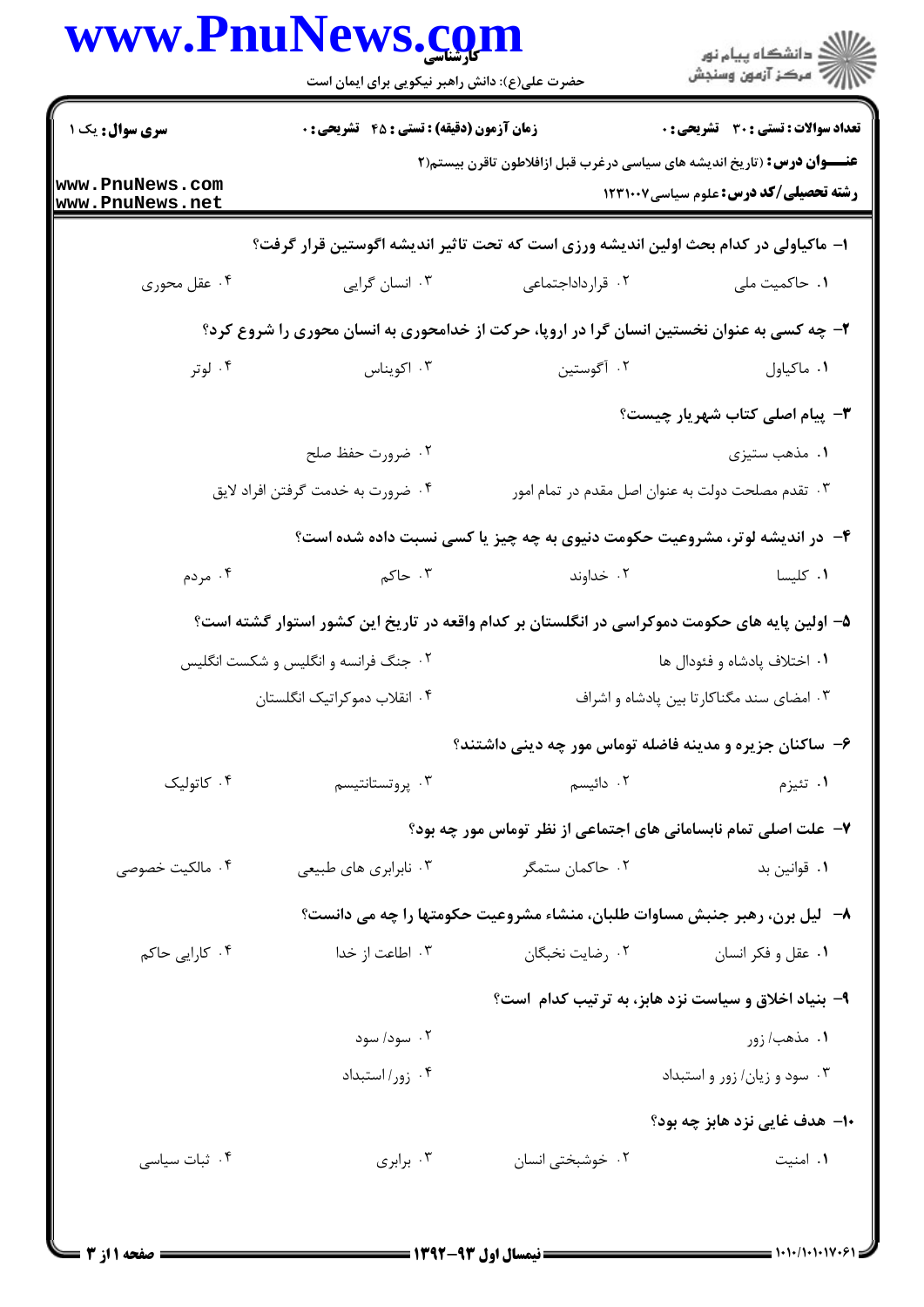|                                    | www.PnuNews.com                                                             |                   | ِ<br>∭ دانشڪاه پيام نور<br>∭ مرڪز آزمون وسنڊش                                                                                   |  |
|------------------------------------|-----------------------------------------------------------------------------|-------------------|---------------------------------------------------------------------------------------------------------------------------------|--|
|                                    | حضرت علی(ع): دانش راهبر نیکویی برای ایمان است                               |                   |                                                                                                                                 |  |
| سری سوال: ۱ یک                     | <b>زمان آزمون (دقیقه) : تستی : 45 گشریحی : 0</b>                            |                   | تعداد سوالات : تستى : 30 - تشريحي : 0                                                                                           |  |
| www.PnuNews.com<br>www.PnuNews.net |                                                                             |                   | <b>عنــــوان درس:</b> تاریخ اندیشه های سیاسی درغرب قبل ازافلاطون تاقرن بیستم(۲)<br><b>رشته تحصیلی/کد درس:</b> علوم سیاسی1۲۳۱۰۰۷ |  |
|                                    |                                                                             |                   | 11– در اندیشه هابز، چه عاملی انسان را به سمت اجتماعی شدن هدایت می کند؟                                                          |  |
| ۰۴ عقل                             | ۰۳ جاه طلبی                                                                 | ۰۲ ترس            | ۰۱ نیاز                                                                                                                         |  |
|                                    |                                                                             |                   | ۱۲- چه کسی را موسس و پدید آورنده عصر خرد می نامند؟                                                                              |  |
| ۰۴ نیکولا ماکیاولی                 | ۰۳ توماس هابز                                                               | ۲. ژان لاک        | ٠١ فرانسيس بيكن                                                                                                                 |  |
|                                    |                                                                             |                   | ۱۳– یکی از نوآوری های لاک تبدیل مفهوم حق الهی پادشاه به کدام مفهوم مدرن بود؟                                                    |  |
| ۰۴ حق طبیعی انسان                  | ۰۳ حق الهي مردم                                                             | ۰۲ حق طبیعی کلیسا | ٠١ حق طبيعي پادشاه                                                                                                              |  |
|                                    | ۱۴- غیر از حق شورش، لاک چه مکانیزمی برای جلوگیری از استبداد حاکم معرفی کرد؟ |                   |                                                                                                                                 |  |
|                                    | ٠٢ تاييد كليسا                                                              |                   | ٠١. جلب رضايت فئودال ها                                                                                                         |  |
|                                    | ۰۴ نظارت مردم بر حاکم از طریق نمایندگان                                     |                   | ۰۳ تفکیک قوا                                                                                                                    |  |
|                                    |                                                                             |                   | ۱۵– از نظر مونتسکیو برای ایجاد حکومت شایسته باید از چه طریقی اقدام کرد؟                                                         |  |
| ۰۴ افراد متخصص                     | ۰۳ حاکم دینی                                                                | ۰۲ حاکم شایسته    | ٠١. جامعه شايسته                                                                                                                |  |
|                                    |                                                                             |                   | ۱۶– مونتسکیو کدام حکومت را بهترین نوع حکومت معرفی می کند؟                                                                       |  |
| ۰۴ اتوکراسی                        | ۰۳ جمهوری                                                                   | ۰۲ استبدادی       | ٠١. پادشاهی                                                                                                                     |  |
|                                    | ۱۷- مشخصه اصلی جمهوری دموکراتیک در اندیشه مونتسکیو چیست؟                    |                   |                                                                                                                                 |  |
|                                    | ۰۲ مدارا و تساهل سیاسی                                                      |                   | ۰۱ مشارکت مردم در اداره کشور                                                                                                    |  |
|                                    | ۰۴ رشد فضایل مدنی                                                           |                   | ۰۳ رفتار شايسته حاكمان با افراد تحت حكومت                                                                                       |  |
|                                    |                                                                             |                   | ۱۸– انقلابیون فرانسوی، چه کسی را معلم بزرگ انقلاب می دانستند؟                                                                   |  |
| ۰۴ روسو                            | ونتسكيو $\cdot$ ۳ $\cdot$                                                   | ۰۲ هابز           | ۱. ژان لاک                                                                                                                      |  |
|                                    |                                                                             |                   | 1۹- منشاء فلسفه لذت گرایی به کدام فلسفه باز می گردد؟                                                                            |  |
| ۰۴ نوافلاطونی ها                   | ۰۳ اپیکوریان                                                                | ۰۲ رواقيون        | ٠١ سوفيست ها                                                                                                                    |  |
|                                    |                                                                             |                   | <b>۲۰-</b> حاکم اصلی جامعه از نظر روسو کدام است؟                                                                                |  |
| ۰۴ قرارداد                         | ۰۳ قانون                                                                    | ۰۲ اراده عمومی    | ۰۱ مردم                                                                                                                         |  |
|                                    |                                                                             |                   | <b>۲۱</b> - تام پین چه نوع حکومتی را حکومت ایده ال می دانست؟                                                                    |  |
| ۰۴ نمایندگ <i>ی</i>                | ۰۳ پادشاه <i>ی</i>                                                          | ۰۲ جمهوری         | ۰۱ دموکراسی مستقیم                                                                                                              |  |